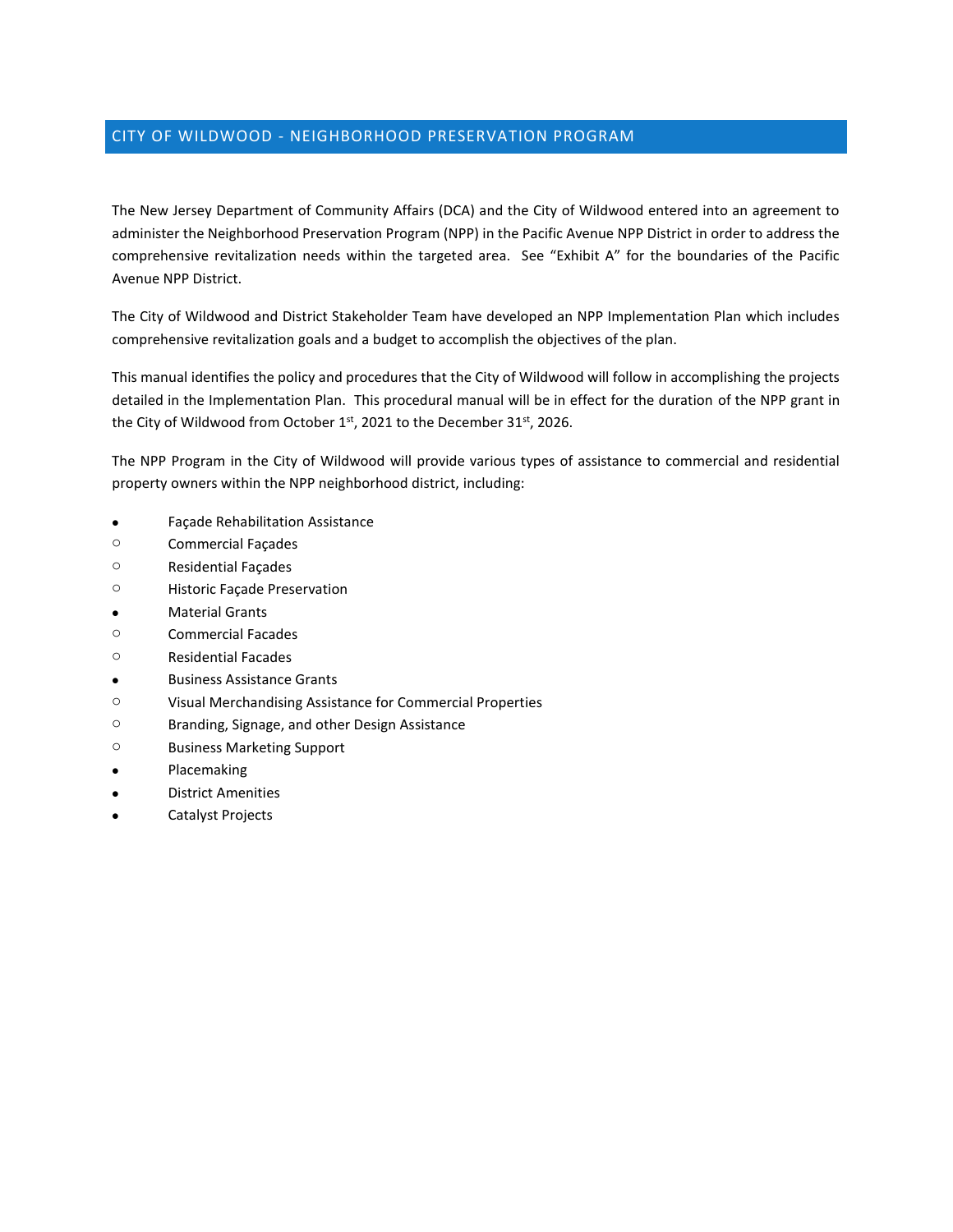# COMMERCIAL AND RESIDENTIAL FAÇADE REHABILITATION GRANT

The NPP program in the City of Wildwood will provide rehabilitation assistance for needed exterior (façade) repairs to eligible property owners in the Pacific Avenue NPP District. This assistance will be provided for properties that are used for both commercial or service activities and residential housing.

NPP will provide a portion of the total cost of the exterior renovations needed on a property. *The property owner will be responsible for providing the remaining cost of rehabilitation through documented sources as well as any taxes due because of the grant*. The amount of this assistance will not exceed \$5,000 in any NPP program year.

The NPP portion of the assistance will be provided as a Grant to the property owner.

The maximum amount of assistance provided to any one property owner under this grant will not exceed \$5,000 over the course of the 5-year program.

For all projects, a pedestrian-legible sign must be placed on site during the period of work and at least one week after completion of the project that lists all funding partners with logos including NPP and the NJ Department of Community Affairs.

#### BASIC ELIGIBILITY REQUIREMENTS FOR COMMERCIAL AND RESIDENTIAL FAÇADE GRANT PROGRAM

In order to be eligible for a Façade Grant the property owner must be current on their real estate taxes for said property and the work on the property must be:

- visible from the street,
- located in the Pacific Avenue NPP District,
- free of any major code violations,
- in alignment with the strategic goals identified in the approved NPP Implementation Plan.

Grant applications for exterior repairs on side(s) or rear walls will ONLY be considered if:

the side or rear walls are publicly visible,

 the front façade of said property has been addressed (or will be addressed at the same time as the side and/or rear),

- all other eligible applications for street façades in the NPP District have been fulfilled,
- the local NPP Coordinator receives written approval by the NPP Team Member.

## PROPERTY OWNER'S CONTRIBUTION

The property owner or business owner applying for the façade grant may be required by your local NPP entity to provide a minimum match for their project. This match is not to exceed the amount of the grant given. Typically, this match requirement is for commercial and mixed-use facades only.

Projects which exceed the maximum grant award of \$5,000 require the owner to provide the difference between the maximum grant award and total cost of the project. Funds for this difference must be placed in escrow with the City of Wildwood prior to the commencement of construction.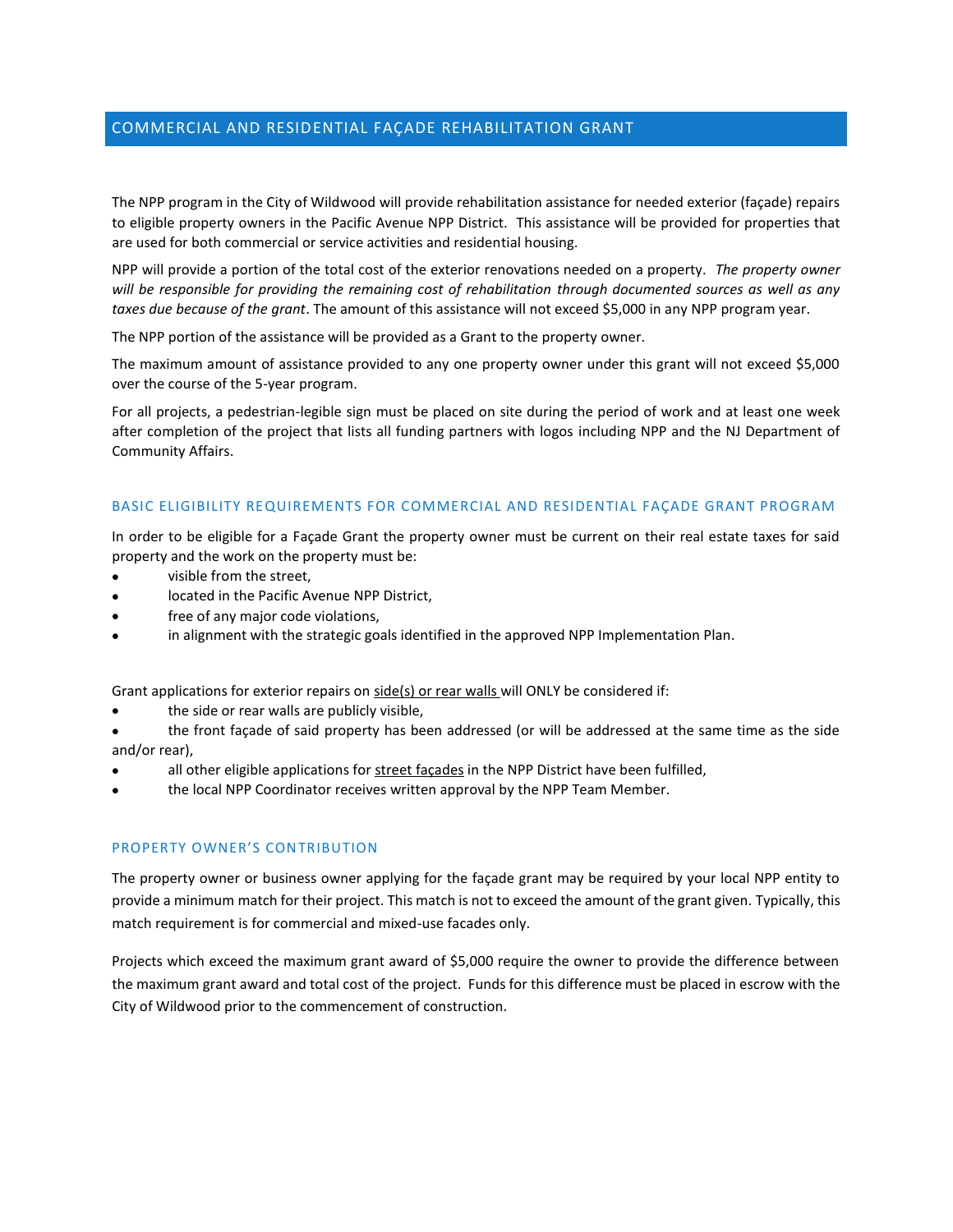### OWNER ELIGIBILITY

## COMMERCIAL PROPERTY/BUSINESS OWNERS ELIGIBLE FOR FAÇADE GRANTS

Commercial Façade Grants will be made available to: Commercial Property (Business) Owners, Commercial Property Non-Business Owners and Vacant Storefront Property Owners. Occupied buildings with active businesses will be prioritized for commercial façade and storefront assistance. Commercial Property Resident Owners who live above their commercial building will be processed as a Commercial Façade Grant.

#### COMMERCIAL PROPERTY (BUSINESS) OWNERS

Commercial Property Business Owners (defined as individuals or entities that own a commercial building AND operate a business out of said building) are eligible to receive assistance if they meet the Basic Eligibility Requirements.

#### COMMERCIAL PROPERTY NON-BUSINESS OWNERS (RENTS TO BUSINESS OWNER)

Commercial Property Non-Business Owners (defined as individuals or entities that own a commercial building BUT DO NOT OPERATE the business located in said building) are eligible to receive assistance if they:

- Rent space to an active business, and
- Have a business tenant with a verifiable lease of more than one year in length

#### VACANT COMMERCIAL PROPERTY OWNERS

Commercial Façade Improvement Grant assistance is available for Vacant Commercial Property owners if:

- The commercial building owner can produce a verifiable lease for an incoming tenant to begin in the same calendar year as the project completion, and
- The NPP Implementation Plan contains a strategy that would require addressing said property type

## RESIDENTIAL PROPERTY OWNERS ELIGIBLE FOR FAÇADE GRANT

The NPP program in the City of Wildwood, in accordance with their NPP Implementation Plan, will provide assistance to:

- Residential homeowners of single-family units
- Residential owner occupants of a multi- family unit (two to six units)
- o Rental property units are eligible for assistance if the owner resides in one of the units.
- $\circ$  If a structure has been converted to a rental property, it must be a legal conversion.
- o The multi-family unit cannot exceed 6 units.